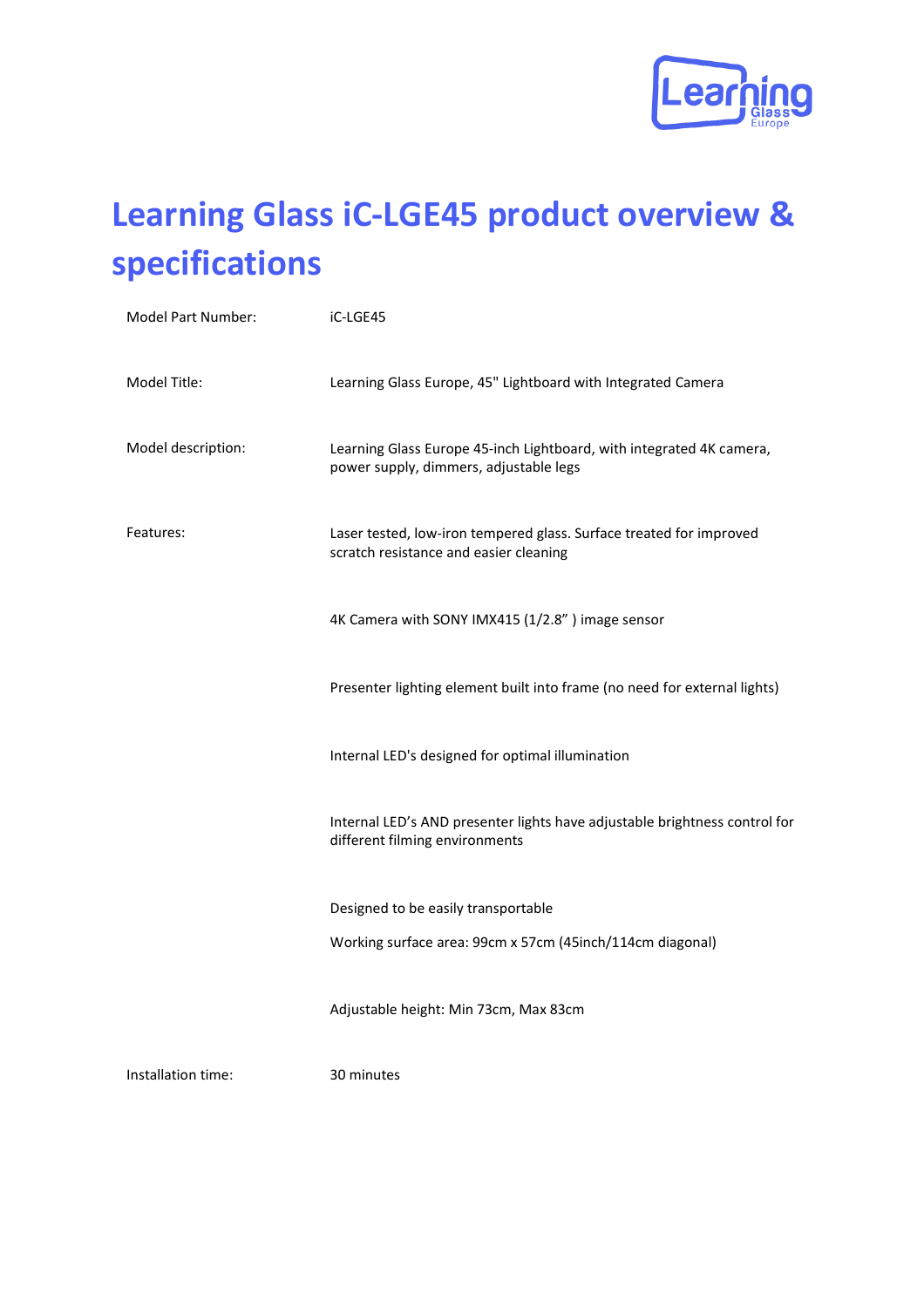



#### **1. Introduction**

We launched the iC-Learning Glass to enhance the user experience, with the goal to make using our lightboard easier than ever. Our purpose built, integrated, 4K camera (with Sony IMX415 image sensor), works seamlessly with the Learning Glass lightboard, making it easy to create powerful, engaging, lightboard content at the touch of a button. The iC-LGE45 Lightboard features our surface treated, smudge-free, safety glass, ensuring best clarity and optical performance. The working surface area is 99cm x 57cm, and at under 11kg, the unit is easily transportable.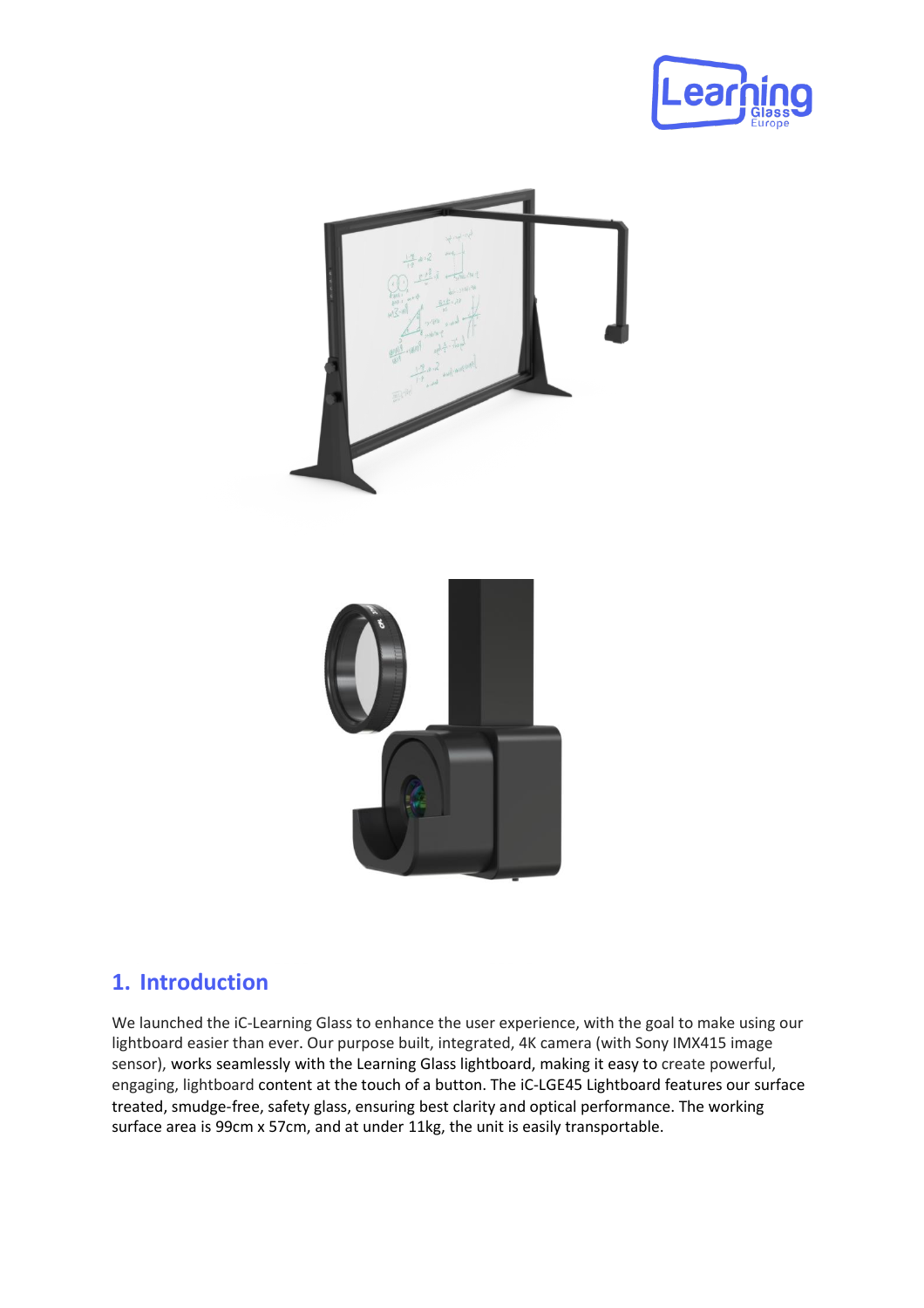

Whether you are a teacher, trainer or business professional, this product can be used at home or in the office with minimal set-up time. At a width of 105cm it will rest comfortably on the average desk or table, and with a weight of 11kg is easily transportable. This Lightboard is ideal for users that are looking for a hassle free, 'plug and play 'solution as there is no need to set-up and configure your own camera.

The Learning Glass uses best in-class components. Our LED's are a high quality, high density, silicone encased (waterproof) design. They have been tested with over a 100,000-hour lifespan with little to no degradation in performance. All of our Lightboard products have fitted external presenter lighting elements, designed to eliminate the need for any additional lighting whilst filming. This is extremely critical in avoiding light spillage and unwanted reflections. They produce a natural white light operating at 4000K. Both internal and external LED's have dimmer control units using pulse width modulation (PWM) to control brightness. These control units operate at extremely high frequency (12kHz) to avoid any 'flicker effect' that may occur with cameras operating at different frame rates and shutter speeds.

Assembly time is around 15 minutes and requires one person.

### **2. Lightboard Specifications**

| <b>ELECTRICAL</b>                     |                                     |  |
|---------------------------------------|-------------------------------------|--|
| <b>Colour Temperature</b>             | 4000K                               |  |
| <b>CRI Rating</b>                     | $90+$                               |  |
| <b>Max Brightness</b>                 | $\leq 4$                            |  |
| <b>Viewing Angle</b>                  | 180°                                |  |
| Input Voltage Range                   | 240V                                |  |
| <b>Input Voltage Frequency</b>        | 50-60Hz                             |  |
| <b>Max Continuous Power</b>           | 40W                                 |  |
| <b>MECHANICAL</b>                     |                                     |  |
| Dimensions with max height            | 105cm x 83cm x 3cm                  |  |
| Height Min/Max with Stand             | 73cm / 83cm                         |  |
| <b>Frame Material</b>                 | <b>High Strength Aluminium</b>      |  |
| <b>Glass Material</b>                 | Diamond <sup>™</sup> Tempered Glass |  |
| Weight (with/without camera attached) | 11.5kg/11kg                         |  |
| Work Space (cm)                       | 99cm x 57cm                         |  |
| Connectors                            | DC 2.1mm Barrel Jack                |  |
| <b>ENVIRONMENTAL</b>                  |                                     |  |
| <b>Operation Temperature</b>          | -40 $^{\circ}$ C to 85 $^{\circ}$ C |  |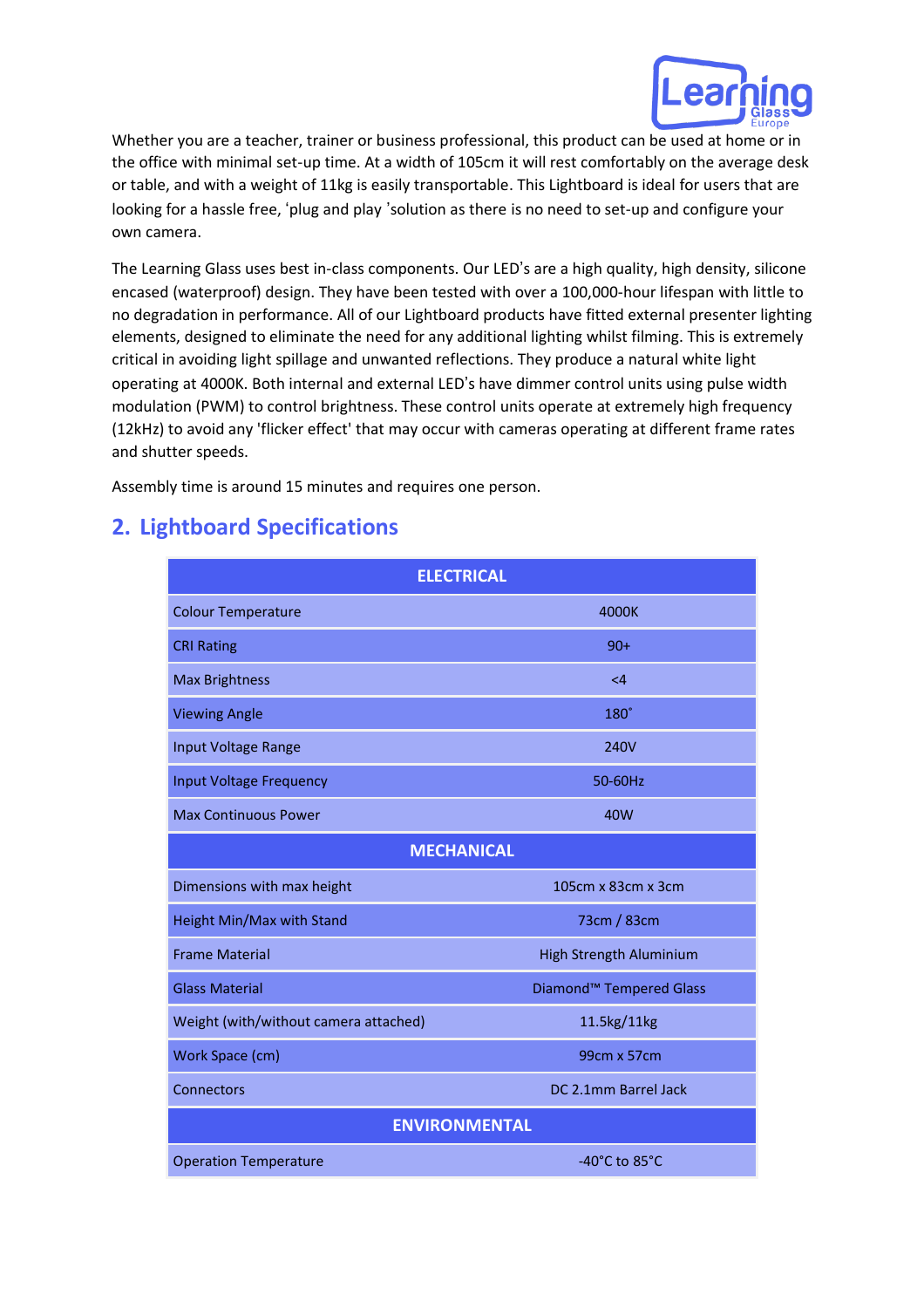| u N                |
|--------------------|
| Glass <sup>®</sup> |
|                    |

| <b>Storage Temperature</b> | $-40^{\circ}$ C to $105^{\circ}$ C |
|----------------------------|------------------------------------|
| <b>Relative Humidity</b>   | 40% to 95% Electrical              |
|                            |                                    |

## **3. Camera Specifications**

| <b>Image Sensor</b>           | SONY IMX415 (1/2.8")                           |
|-------------------------------|------------------------------------------------|
| Max. Resolution               | 3840(H) *2160 (V)                              |
| Sensitivity                   | 1000mV/Lux-sec                                 |
| <b>Pixel Size</b>             | 1.45µmx1.45µm                                  |
| <b>Compression format</b>     | MJPEG / YUY2 (YUYV)                            |
|                               | 3840x2160@ 30fps MJPEG /                       |
|                               | 2592x1944@ 30fps MJPEG                         |
|                               | 2048x1536@ 30fps MJPEG /                       |
|                               | 1600x1200@ 30fps MJPEG                         |
|                               | 1920x1080@ 30fps MJPEG/ 1280x960@30fps MJPE    |
|                               | 1280x720@ 30fps MJPEG / 800 x 600@ 30fps MJPEG |
| <b>Resolution &amp; frame</b> | 640x480@ 30fps MJPEG / 320x240@ 30fps MJPEG    |
|                               | 3840x2160@ 1fps YUY2 / 2592x1944@ 1fps YUY2    |
|                               | 2048x1536@ 3fps YUY2 /1600x1200@ 5fps YUY2     |
|                               | 1920x1080@ 5fps YUY2/1280x960@5fps YUY2        |
|                               | 1280x720@ 5fps YUY2 / 800 x 600@ 20fps YUY2    |
|                               | 640x480@ 30fps YUY2 / 320x240@ 30fps YUY2      |
| <b>Center definition</b>      | 1000LW/PH (Center)                             |
| S/N Ratio                     | 30dB                                           |
| Sensitivity                   | 0.65V/lux-sec@550nm                            |
| <b>Minimum illumination</b>   | $0.2$ lux                                      |
| <b>Shutter Type</b>           | Electronic rolling shutter / Frame exposure    |
| <b>Connecting Port type</b>   | USB2.0 High Speed                              |
| <b>AEC</b>                    | Support                                        |
| <b>AEB</b>                    | Support                                        |
| <b>AGC</b>                    | Support                                        |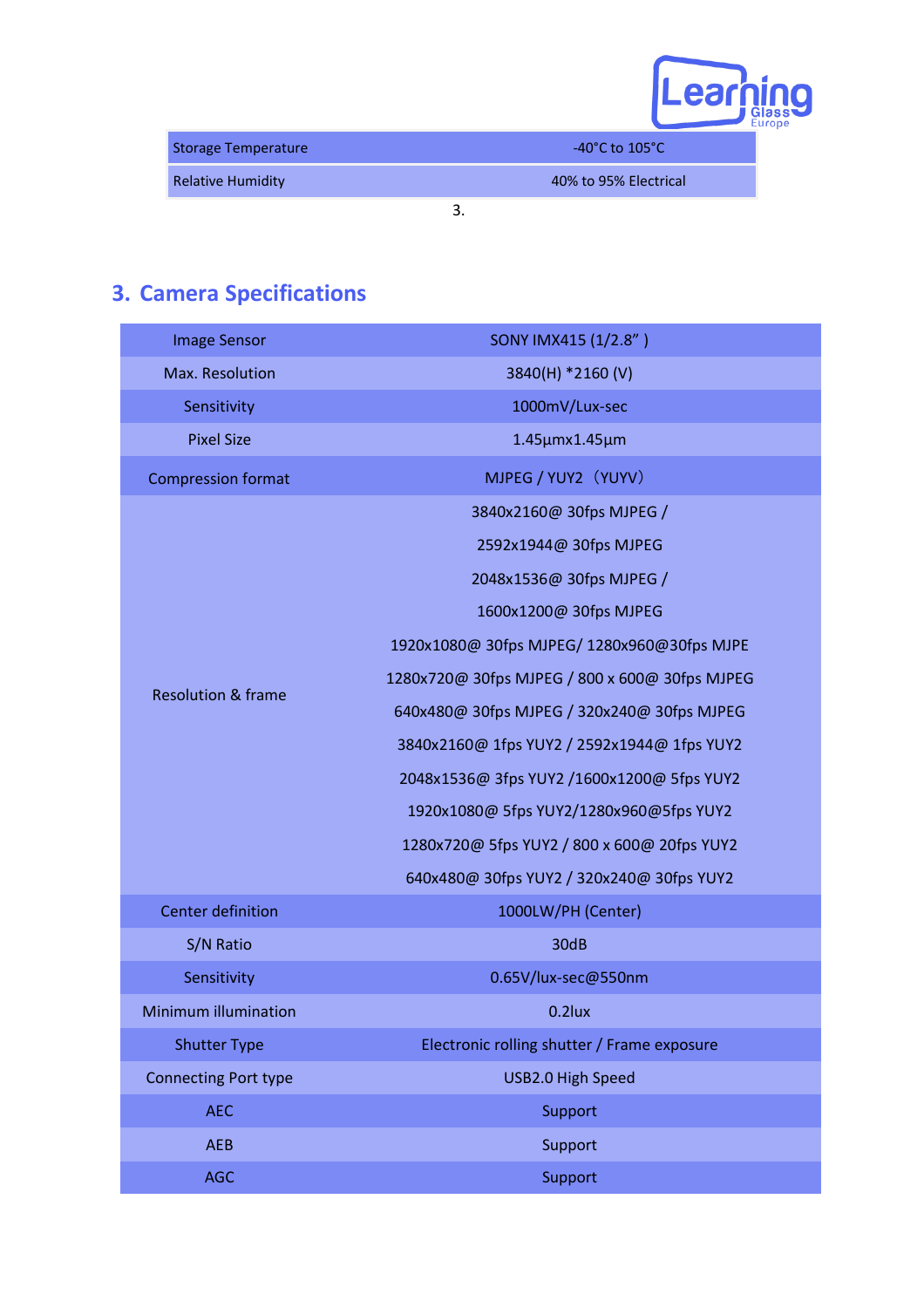

| <b>Auto Focus</b>               | Support                                                                             |
|---------------------------------|-------------------------------------------------------------------------------------|
| Adjustable parameters           | Brightness, Contrast, Hue, Saturation, Sharpness, Gamma, White<br>balance, Exposure |
| Lens Parameter                  | Size: 1/2.5, FOV: 94.5Degree                                                        |
|                                 | IR filter: 650+10nm                                                                 |
| Power supply& connector         | USB BUS POWER 4P-2.0mm socket                                                       |
| <b>Power Voltage</b>            | DC5V                                                                                |
| <b>Power Current</b>            | 200 <sub>m</sub> A                                                                  |
| <b>Board Size</b>               | $38$ mm $\times$ 38mm                                                               |
| <b>Storage Temperature</b>      | $-20^{\circ}$ C to 70 $^{\circ}$ C                                                  |
| <b>Work Temperature</b>         | $0^{\circ}$ C to 60 $^{\circ}$ C                                                    |
| <b>USB Cable</b>                | 1M                                                                                  |
| <b>Operating System support</b> | Win XP/Vista/Win7/Win8 / Linux with UVC (above linux-2.6.26)                        |
| 4.                              | MAC-OS X 10.4.8 or later/Android 4.0 or above with UVC                              |

## **4. Lightboard Dimensions**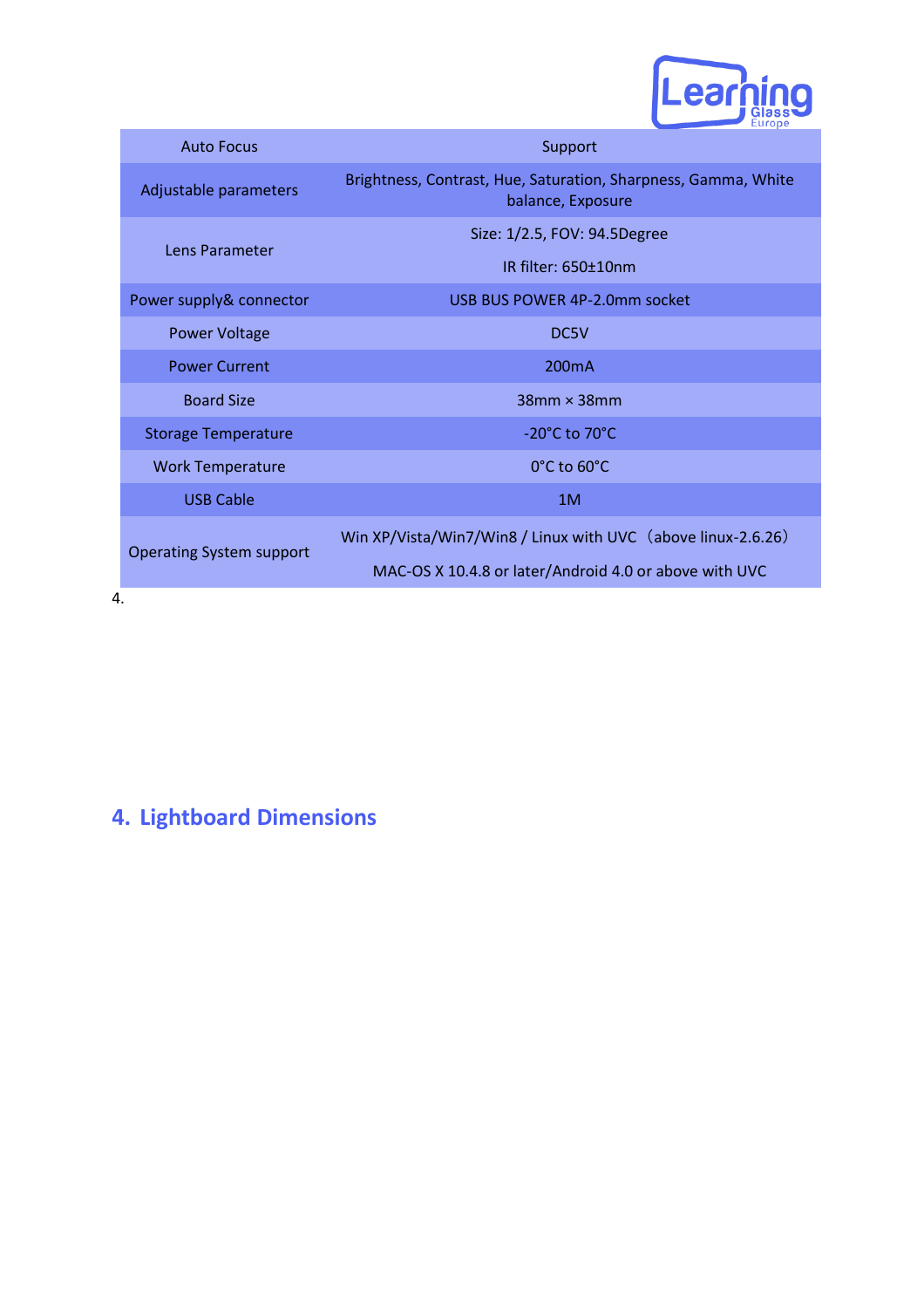







Dimensions in centimetres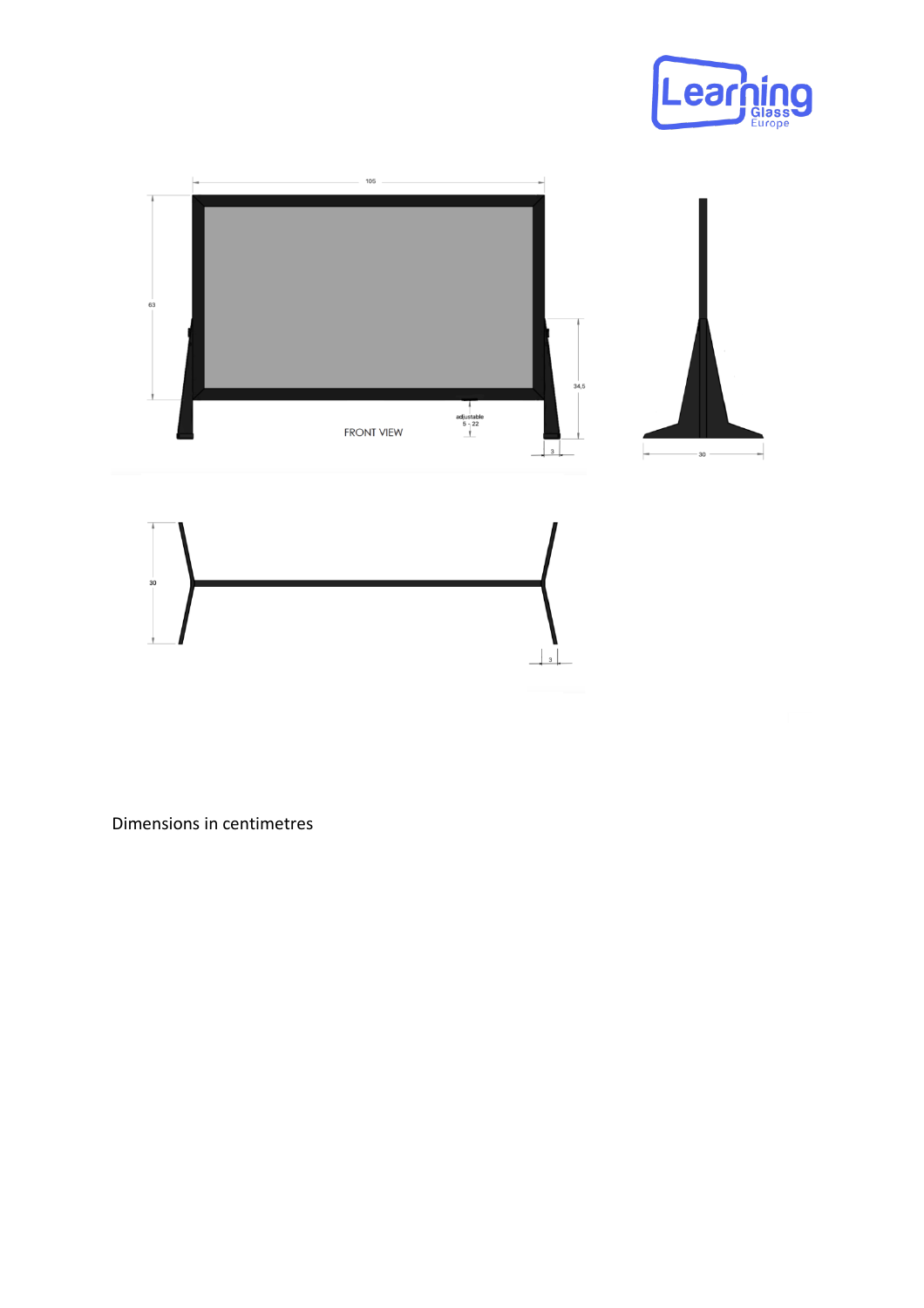

#### **5. Camera Dimensions**



Dimensions in millimetres